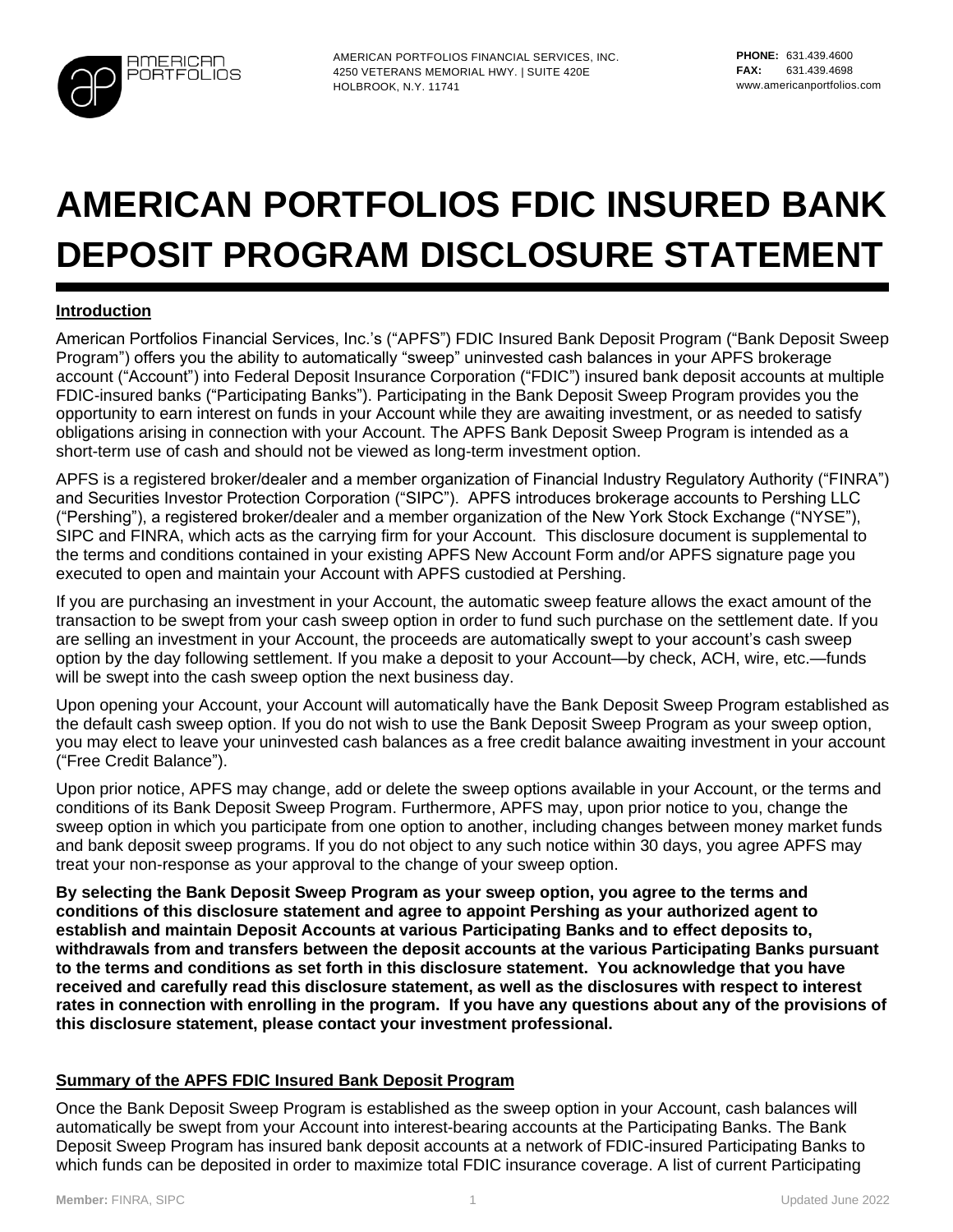

Banks is available in the Disclosure Notices section via [www.americanportfolios.com,](http://www.americanportfolios.com/) or via the last page of this document. Participating Banks may be added to or removed from the APFS Bank Deposit Sweep Program without prior notice to you.

Pershing acts as your agent with respect to all transactions relating to the Bank Deposit Sweep Program and has established separate insured bank deposit accounts for the benefit of customers at each Participating Bank. Deposits at each Participating Bank are evidenced by a book entry on the account records on each such Participating Bank. Each insured bank deposit account maintained at a Participating Bank is insured by the FDIC within certain applicable limits, as described below. Pershing maintains records of your interest in each deposit account at each Participating Bank. No evidence of ownership, such as passbook or certificate, will be issued to you; thus, all transactions in the Bank Deposit Sweep Program must be made through your Account. Pershing has appointed Total Financial Solutions, LLC, dba Total Bank Solutions ("TBS"), to provide certain services with respect to the operation of the Bank Deposit Sweep Program.

All questions regarding the APFS Bank Deposit Sweep Program should be directed to your investment professional and not the Participating Banks. The Participating Banks will not accept any instructions concerning your funds deposited in a Participating Bank through this Bank Deposit Sweep Program unless such instructions are sent by Pershing.

Funds swept into the Bank Deposit Sweep Program will begin earning interest from the day they are received by the Participating Bank up to, but not including, the date of withdrawal. Interest will accrue daily and be credited to your account monthly, and will appear on your periodic brokerage account statement. The daily rate of interest described below is 1/365 of the applicable interestrate. You will receive a Form 1099-INT from Pershing indicating the amount of interest paid to you by the Participating Banks in the Bank Deposit Sweep Program.

#### **Fees**

APFS will be paid a maximum monthly per account fee of \$22.50 for its services in connection with maintaining and administering the program. This fee will be paid to APFS by the Participating Banks.

In a lower rate environment, APFS' fee will be reduced based on the Federal Funds Target (FFT) Rate, which increases the likelihood of Bank Deposit Sweep Program customers receiving a positive interest rate. During periods of low FFT Rates, the fees paid to APFS may be reduced to as low as \$1 per account, per month.

The monthly account fee increases and decreases by \$0.052255 with every one basis point (a basis point is equivalent to 0.01%) change in the FFT Rate. The formula that will be used to calculate APFS' fee is 1+ (\$0.052255 x FFT), with a maximum monthly per account fee of \$22.50.

The FFT Rate is the rate or the range of rates as expressed in percentages most recently announced by the

Federal Open Market Committee of the Federal Reserve System; that is the committee's target for the rate charged by banks on unsecured loans of the banks' reserve balances at Federal Reserve Banks. In cases where the FFT Rate is a range of rates, the FFT Rate will be deemed to be the midpoint of the range, rounded to the nearest hundredth of a percent.

Examples of how the fee is calculated using the above formula are as follows:

| <b>Example 1</b>                                                                                         |  |  |
|----------------------------------------------------------------------------------------------------------|--|--|
| Federal Funds Target Rate range = 150 - 175 basis points                                                 |  |  |
| Midpoint of range is 162.50 basis points > round up to nearest whole number = 163 basis points           |  |  |
| Monthly per account fee = $$1 + ($0.052255 \times 163) = $9.52$                                          |  |  |
| <b>Example 2</b>                                                                                         |  |  |
| Federal Funds Target Rate range = 450 - 475 basis points                                                 |  |  |
| Midpoint of range is 462.50 basis points $>$ round up to nearest whole number = 463 basis points         |  |  |
| Monthly per account fee = $$1 + ($0.052255 \times 463) = $25.19$                                         |  |  |
| Since \$25.19 is greater than the stated maximum monthly fee of \$22.50, the actual fee would be \$22.50 |  |  |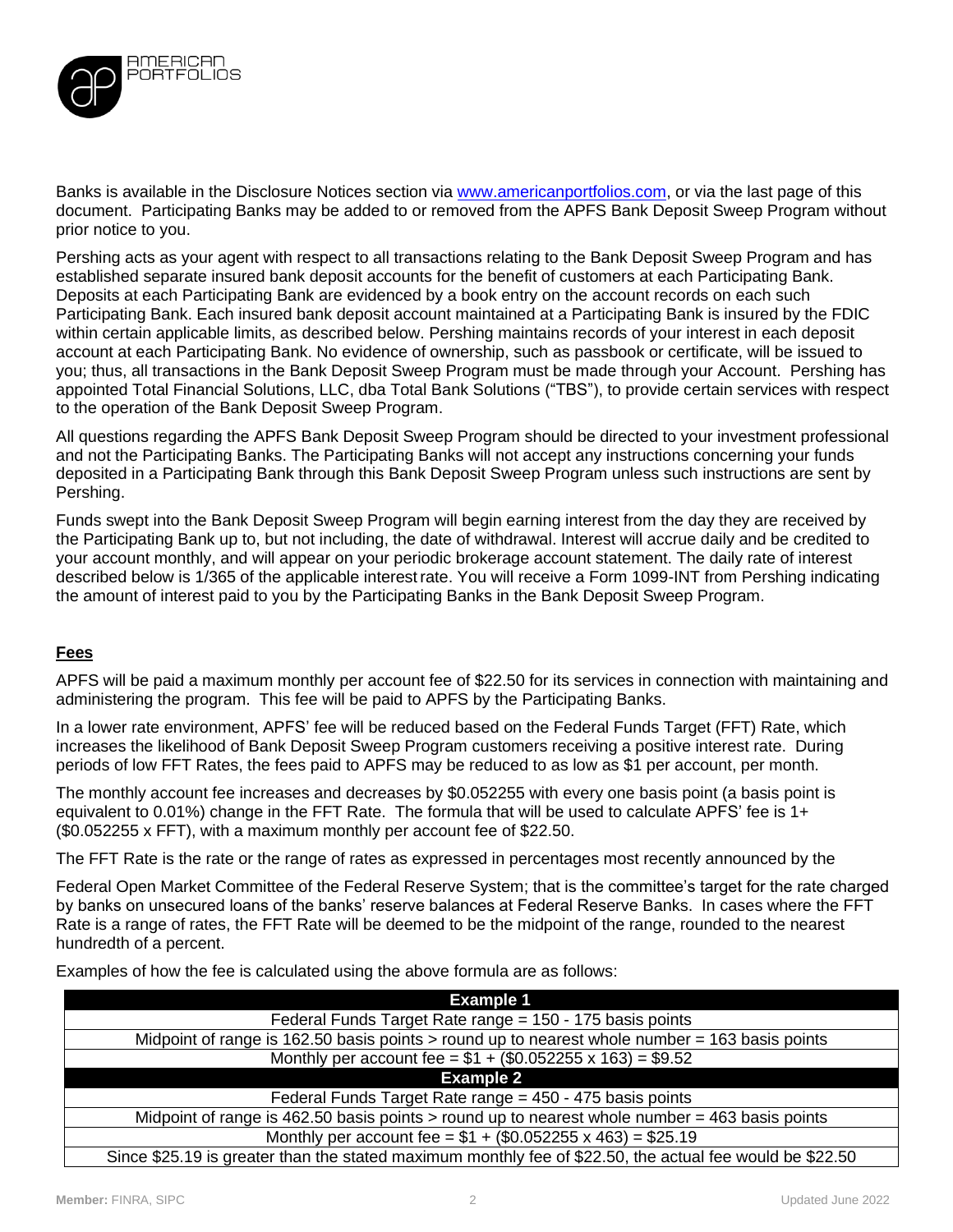

APFS' monthly fee is not illustrated on your account statement due to the manner in which it recoups its fee from the Participating Banks' payments, as discussed above. Accountholders are not debited or charged the monthly per account sweep fee. APFS may waive any portion of its fees, or its fee entirely. Each Participating Bank will also pay Pershing a fee equal to a percentage of the average daily balance in your deposit account(s) at the Participating Banks, as well as to the service provider that provides administrative services in support of the Bank Deposit Sweep Program. Your investment professional will not receive any portion of the fees paid by the program banks.

The amount of fees received by Pershing, APFS and TBS will affect the interest rate paid on your deposit account(s).

| <b>Current Yield</b><br>Updated June 21, 2022 |       |  |
|-----------------------------------------------|-------|--|
|                                               | Rate* |  |
| All FDIC Insured Deposit Program Accounts     | 0.36% |  |
| *Rate is net of fees.                         |       |  |

| <b>Current Monthly Sweep Fee</b><br>Updated June 21, 2022                                                                                                                                                                         |            |  |
|-----------------------------------------------------------------------------------------------------------------------------------------------------------------------------------------------------------------------------------|------------|--|
| Monthly Per Account Sweep Fee                                                                                                                                                                                                     | $$13.25^*$ |  |
| *Sweep fee anticipated to be paid by participating program banks. Sweep fee may vary depending on prevailing<br>interest rates paid by participating program banks. Account Sweep Fee is not debited from accountholder accounts. |            |  |

Accountholders who have \$100 or less in the APFS Bank Deposit Sweep Program will receive the same yield as all other accountholders. \*At this time, which is subject to change, all accountholders in the APFS Bank Deposit Sweep Program will receive the same yield and APFS will not earn a fee, as outlined above.

#### **Conflicts of Interest**

The rates paid with respect to the Bank Deposit Sweep Program may be higher or lower than rates of return available for money market mutual funds, or as a depositor directly with a bank, including any of the Participating Banks. You should compare the terms, rates of return, charges and other features with your investment professional. APFS, Pershing and TBS earn fees on the amount of money in the Bank Deposit Sweep Program, including your money. APFS and Pershing may earn a higher fee if you participate in the Bank Deposit Sweep Program than if you invest in other money market products, such as money market mutual funds.

#### **Risks of the Bank Deposit Sweep Program**

You may receive a lower rate of return on money deposited in the Bank Deposit Sweep Program than on other types of money market investments, such as money market mutual funds. Participating Banks are permitted to impose a seven-day delay on any withdrawal request. In the event of a failure of a Participating Bank, there may be a time period during which you may not be able to access your money. If you have money at a Participating Bank outside the Bank Deposit Sweep Program, this may negatively impact the availability of FDIC insurance coverage for the total amount of your funds held within and outside the Bank Deposit Sweep Program. If you exclude one or more Participating Banks, the amount of FDIC insurance available to you in the Bank Deposit Sweep Program may decrease.

#### **Detailed Terms and Conditions**

Cash swept into the Bank Deposit Sweep Program and held at a Participating Bank is federally insured up to applicableFDIC limits. In the event of a bank failure, FDIC coverage limits are \$250,000 for all deposits (checking, money market, savings, CDs, etc.) per depositor, per insured bank, for each account ownership category. The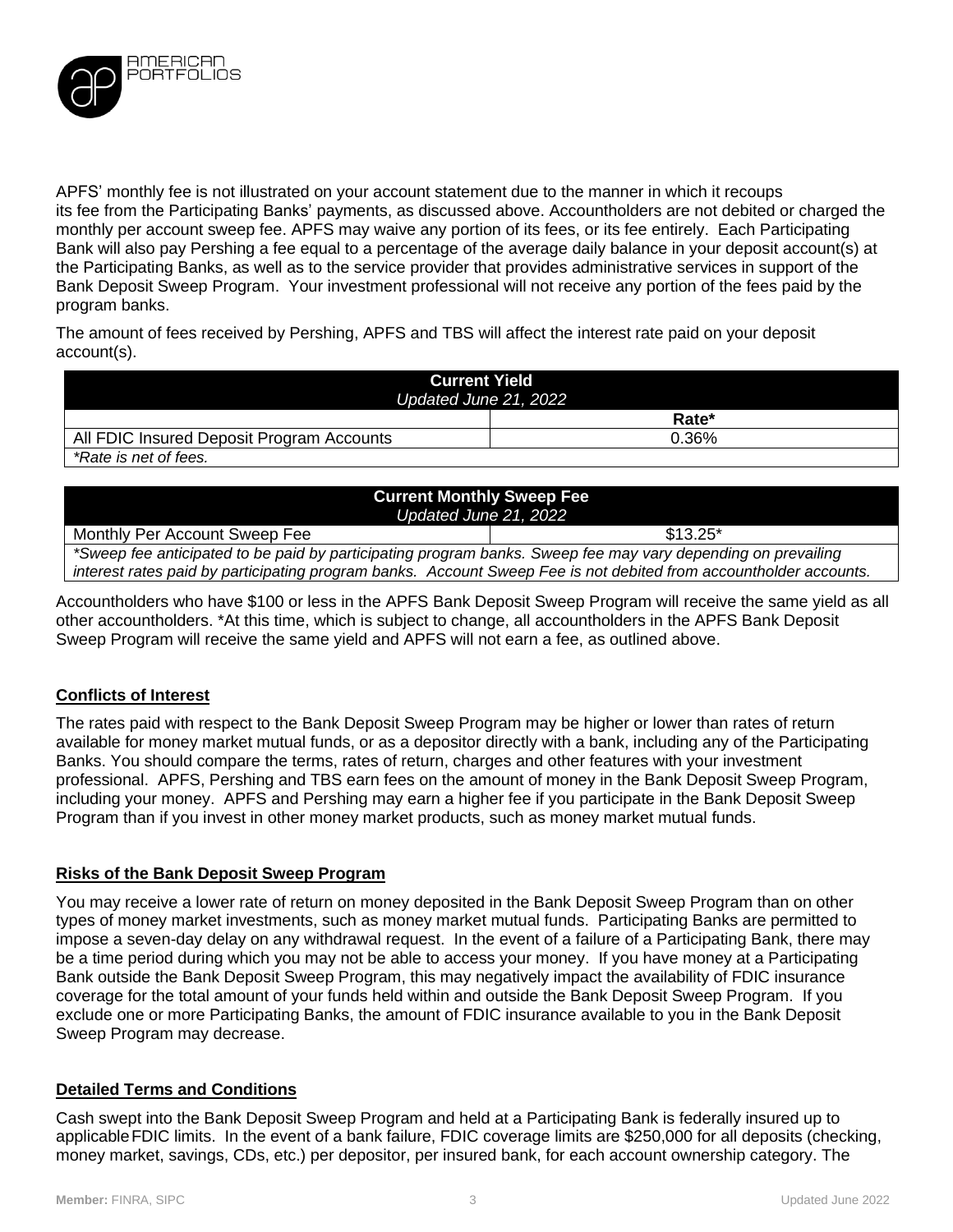

Bank Deposit Sweep Program provides FDIC coverage limits of \$7 million per depositor by utilizing up to 33 Participating Banks to which your deposits may be allocated. For example, if you had both a checking and a savings account in your individual name at the same Participating Bank, the combined balance of both accounts would be insured up to \$250,000. See<https://www.fdic.gov/> for additional account category and coverage information.

FDIC insurance coverage is applicable to funds swept into the Bank Deposit Sweep Program, once it is deposited at the Participating Bank. While in transit from your Account to the Participating Banks, and from the Participating Banks to your Account, the funds pass through the intermediary bank used for the Bank Deposit Sweep Program, First National of Nebraska ("FNNI"). While at FNNI, such funds are also eligible for FDIC insurance, to the FDIC maximum per account type, when aggregated with any other deposits held by you in the same capacity at FNNI. It is possible that your funds in transit at FNNI will exceed the maximum amount of FDIC coverage available through FNNI as an individual bank; therefore, the amount that exceeds the amount may not be covered by FDIC insurance until such funds are remitted to Participating Banks.

Funds deposited in your Account will be swept to FNNI for allocation to Participating Banks. Until the sweep occurs, the funds will remain uninvested Free Credit Balances in your account. Because APFS is a member of SIPC, its customers' assets held at brokerage accounts are protected up to applicable SIPC limits, which provides coverage in the event a broker/dealer—such as APFS or Pershing—were to go out of business. Current SIPC limits are \$500,000 for securities and cash per customer, of which up to \$250,000 may be in cash (i.e., Free Credit Balances). Pershing LLC provides coverage in excess of SIPC limits from certain underwriters in Lloyd's insurance market and other commercial insurers. The excess of SIPC coverage is valid through Feb. 10, 2022, for Pershing accounts. It provides the following protection for Pershing's global client assets:

- An aggregate loss limit of \$1 billion for eligible securities, over all client accounts.
- A per client loss limit of \$1.9 million for cash awaiting reinvestment, within the aggregate loss limit of \$1 billion.

Neither SIPC protection nor excess SIPC coverage provides protection against market losses. Once funds are swept into the Bank Deposit Sweep Program account, they are held at an FDIC member bank and, accordingly, they are protected by FDIC insurance. They are not covered by SIPC or by the excess coverage provided by Pershing. For additional information about SIPC coverage, visit [www.sipc.org.](http://www.sipc.org/)

Your uninvested cash will be swept into one or more Participating Banks in accordance with a nondiscretionary mathematical formula (algorithm). Generally, no more than \$250,000 (\$500,000 for joint accounts) will be swept into any one Participating Bank. It is, however, possible that your cash sweep deposit, combined with other deposits you make at a Participating Bank (directly or through an intermediary), could exceed the maximum amount of FDIC insurance available at an individual Participating Bank. Your periodic Account statement will provide you with which Participating Bank(s) maintain deposits with respect to the Bank Deposit Sweep Program position in your Account, as well as all deposits and withdrawal activity, opening and closing balances, interest earned and the detail of balances held at each Participating Bank.

You are solely responsible for monitoring the total amount and insurable capacity of deposits you have at each Participating Bank, directly or through an intermediary—both as a part of and outside of the Bank Deposit Sweep Program—in order for you to determine the extent of FDIC insurance coverage available to you on your deposits, including the balances held in the Bank Deposit Sweep Program. Pershing, APFS and your investment professional do not take any responsibility for any insured or uninsured portion of the balances you have at a Participating Bank within and outside the Bank Deposit Sweep Program.

You may instruct APFS not to deposit your funds in a particular Participating Bank. Any such instruction will result in any current deposit in that Participating Bank being withdrawn and deposited in another Participating Bank, and no new deposits will be made in the Participating Bank in which you instructed APFS not to sweep your funds. If the amount of your deposits exceeds the capacity of Participating Banks to provide deposit insurance, any excess funds will be swept into an account at FNNI with such excess not covered by FDIC Insurance or SIPC coverage.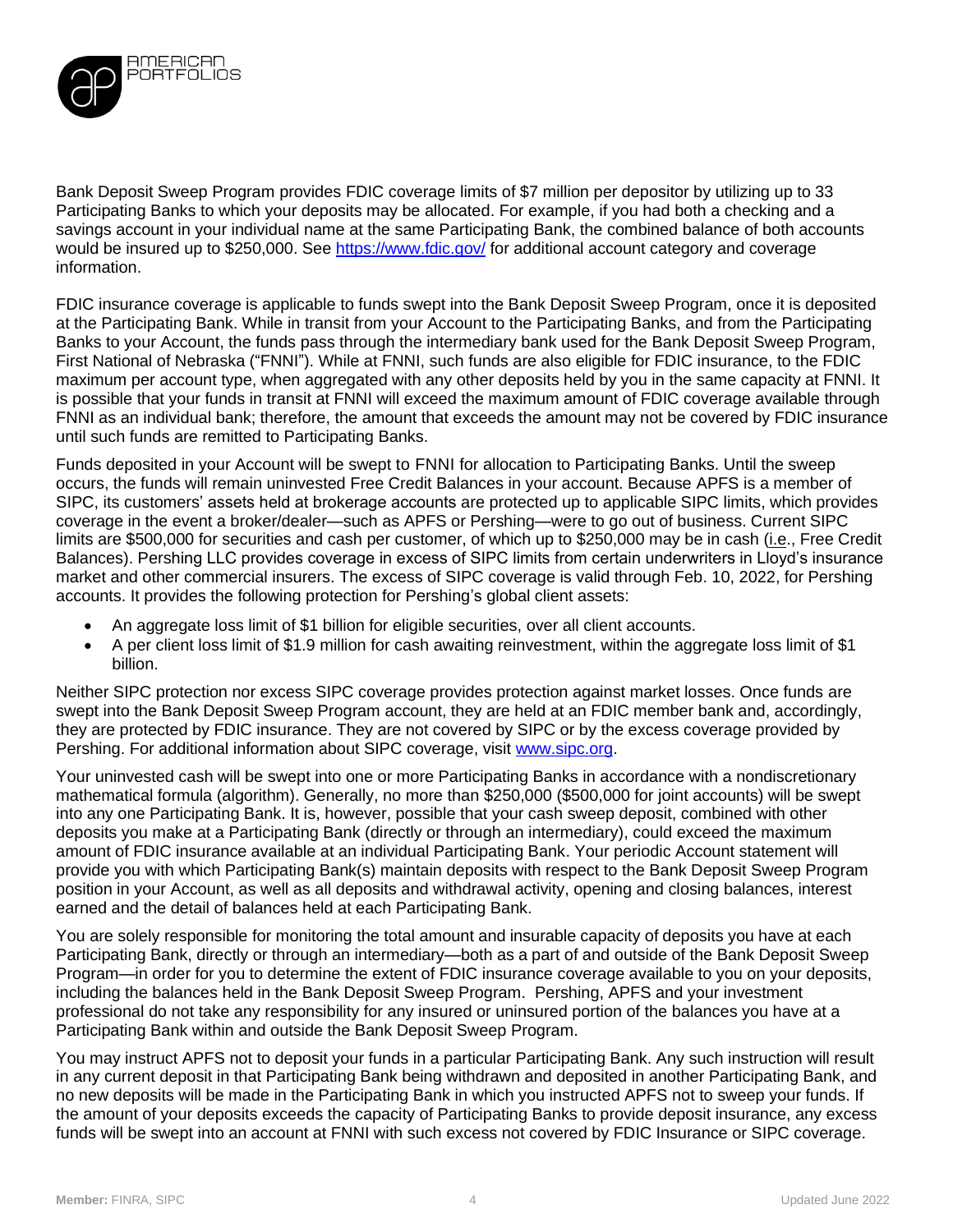

If you have more than one account in the Bank Deposit Sweep Program with the same tax identification information, the funds in all such accounts are aggregated for the purpose of calculating the FDIC insurance available under the Bank Deposit Sweep Program.

In the event that any Participating Bank rejects any additional deposits, withdraws entirely or is terminated from the Bank Deposit Sweep Program, such balances will be reallocated to another Participating Bank. You also may, outside of the Bank Deposit Sweep Program, establish a direct depository relationship with the Participating Bank, subject to the Participating Bank's rules with respect to maintaining accounts. If you establish such direct relationship, these applicable deposits will no longer be part of your brokerage account, and the FDIC insurance available to your Bank Deposit Sweep Program may be reduced if you do not instruct APFS to cease depositing your funds to that Participating Bank.

In the event FDIC insurance payments become necessary because a Participating Bank is placed in receivership, proceeds of such payments representing principal plus unpaid interest accrued up to the date of receivership will be made to you. There is no specific time period within which the FDIC must make insurance payments available, and neither APFS nor Pershing is under obligation to credit your account with funds in advance of payments received from the FDIC. Furthermore, you may be required to provide certain documentation to APFS or Pershing before FDIC insurance payments can be made. For example, if you hold deposits as trustee for the benefit of trust participants, you may be required to furnish affidavits and provide indemnities regarding an insurance payment.

Each deposit at a Participating Bank is a direct obligation of the Participating Bank and is not directly or indirectly an obligation of Pershing. Each Participating Bank is a separate FDIC-insured depository institution. You can obtain publicly available financial information for all Participating Banks via the FDIC's Web site at [www.fdic.gov;](http://www.fdic.gov/) by calling the FDIC's Division of Information and Research at 877.275.3342; or by contacting the FDIC's Division of Information and Research by writing to:

Federal Deposit Insurance Corporation Division of Information and Research 550 17th Street, N.W. Washington, D.C. 20429-9990

Neither Pershing nor APFS nor TBS guarantees the financial condition of any Participating Bank, or the accuracy of any publicly available information concerning a Participating Bank. Pershing, APFS and TBS are not responsible for any insured or uninsured portion of any deposits at a Participating Bank. You expressly give your consent to Pershing, TBS and their service providers to provide your customer account information to Participating Banks for purposes of your involvement in the Bank Deposit Sweep Program.

#### **Changing, Adding Funds to, or Withdrawing Funds from your Bank Deposit Sweep Program Selection**

Subject to satisfaction of such participation criteria as APFS may from time to time establish, you may move your assets in the Bank Deposit Sweep Program selection at any time to a Free Credit by contacting your investment professional. Unless APFS otherwise agrees, if you request a change from the Bank Deposit Sweep Program to a Free Credit, you must transfer all of your funds in your prior option to a Free Credit.

**Adding Funds.** There is no minimum initial or minimum subsequent deposit amounts in Participating Banks.

**Withdrawing Funds.** You may access your funds in the Bank Deposit Sweep Program only through your Account. You cannot access or withdraw Bank Deposit Sweep Program funds directly from a Participating Bank.

When funds are needed to cover transactions or satisfy a debit in your brokerage account, Pershing will use the following sources in the order listed: (i) available Free Credit Balances, including money added to your Account but not yet swept to the Bank Deposit Sweep Program; (ii) balances available in the Bank Deposit Sweep Program; and (iii) if you have a margin account, any margin credit available. For more information about margin accounts, please contact your investment professional.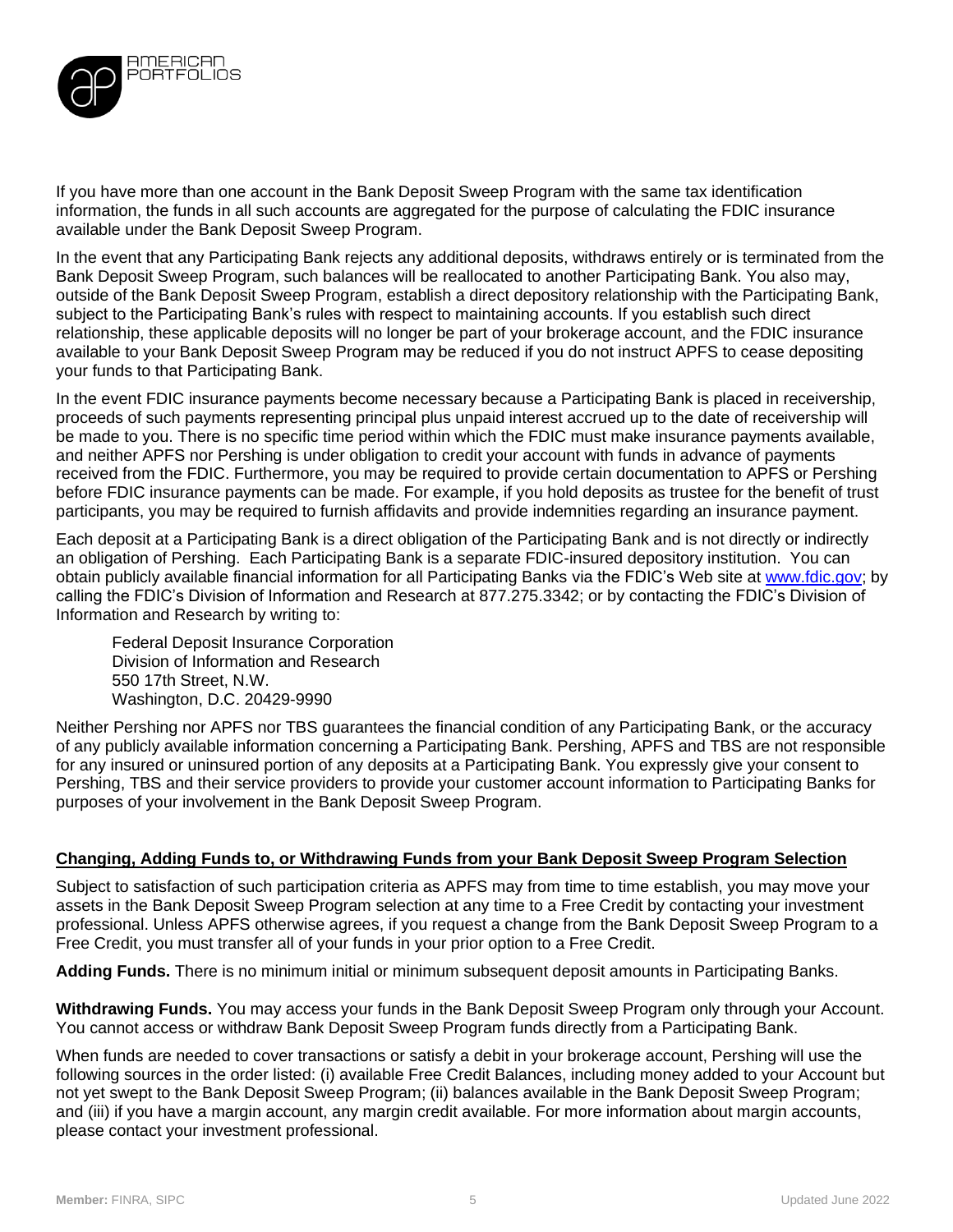

Withdrawals from the Bank Deposit Sweep Program will normally be made on the same business day the funds are needed in your Account. If there are insufficient funds in your position in the Bank Deposit Sweep Program to cover a debit in your Account, or if you otherwise fail to sufficiently fund your Account for the full amount of your daily debits, you have an obligation to fund the sum of the debits in your Account.

Balances in the Bank Deposit Sweep Program can be liquidated on your order and the proceeds returned to your brokerage account or to you. Federal banking regulations require each Participating Bank in the Bank Deposit Sweep Program to reserve the right to require seven (7) calendar days prior notice before permitting a withdrawal of any deposit.

**Fees.** No direct fees will be assessed to your account or deducted from your specified rate of return on the Bank Deposit Sweep Program. Instead, we may receive compensation from the Participating Banks and/or their respective affiliates, as described in more detail above.

## **Free Credit Balances Option**

**Free Credit Balances.** If you determine not to sweep your uninvested cash into the Bank Deposit Sweep Program option, APFS will hold uninvested cash in your account in the form of a Free Credit Balance. Free Credit Balances generally include the cash in your account held for investment, minus certain items such as purchase transactions due to settle within a specified time period, other charges to your account and credit balances that are designated as collateral for your obligations. Free Credit Balances are payable to you upon demand. APFS will not use your Free Credit Balances to fund its business operations, as permitted by law; furthermore, APFS will not receive income from accountholder Free Credit Balances. Pershing may, but is under no obligation to, pay interest to you with respect to your Free Credit Balances. At this time, free credit balances do not pay accountholders an interest rate.

Current SIPC limits are \$500,000 for securities and cash per customer, of which up to \$250,000 may be in cash (i.e., Free Credit Balances). Pershing provides coverage in excess of SIPC limits from certain underwriters in Lloyd's insurance market and other commercial insurers. The excess of SIPC coverage is valid through Feb. 10, 2022, for Pershing accounts. It provides the following protection for Pershing's global client assets:

- An aggregate loss limit of \$1 billion for eligible securities, over all client accounts.
- A per client loss limit of \$1.9 million for cash awaiting reinvestment, within the aggregate loss limit of \$1 billion.

Neither SIPC protection nor excess SIPC coverage provides protection against market losses. Once funds are swept into the Bank Deposit Sweep Program, they are held at one or more FDIC member banks and, accordingly, they are protected by FDIC insurance. Balances in the Bank Deposit Sweep Program are not covered by SIPC or by Lloyds. For additional information about SIPC coverage, visit [www.sipc.org.](http://www.sipc.org/)

#### **FDIC Insurance Coverage—General Information**

If your Bank Deposit Sweep Program balance or other deposits at a Participating Bank are assumed by another depository institution pursuant to a merger or consolidation, such deposits will continue to be separately insured from the deposits that you might have established with the acquirer until (i) the maturity date of any time deposits that were assumed, or (ii) with respect to deposits that are not time deposits, the expiration of a six-month period from the date of the acquisition. Thereafter, any assumed deposits will be aggregated with your existing deposits with the acquirer held in the same capacity for purposes of federal deposit insurance. Any deposit opened at the Participating Bank after the acquisition will be aggregated with deposits established with the acquirer for purposes of federal deposit insurance.

The application of the FDIC insurance limit is illustrated by several common factual situations discussed below. Please review the section titled "Retirement Plans and Accounts" for the application of the FDIC insurance limit.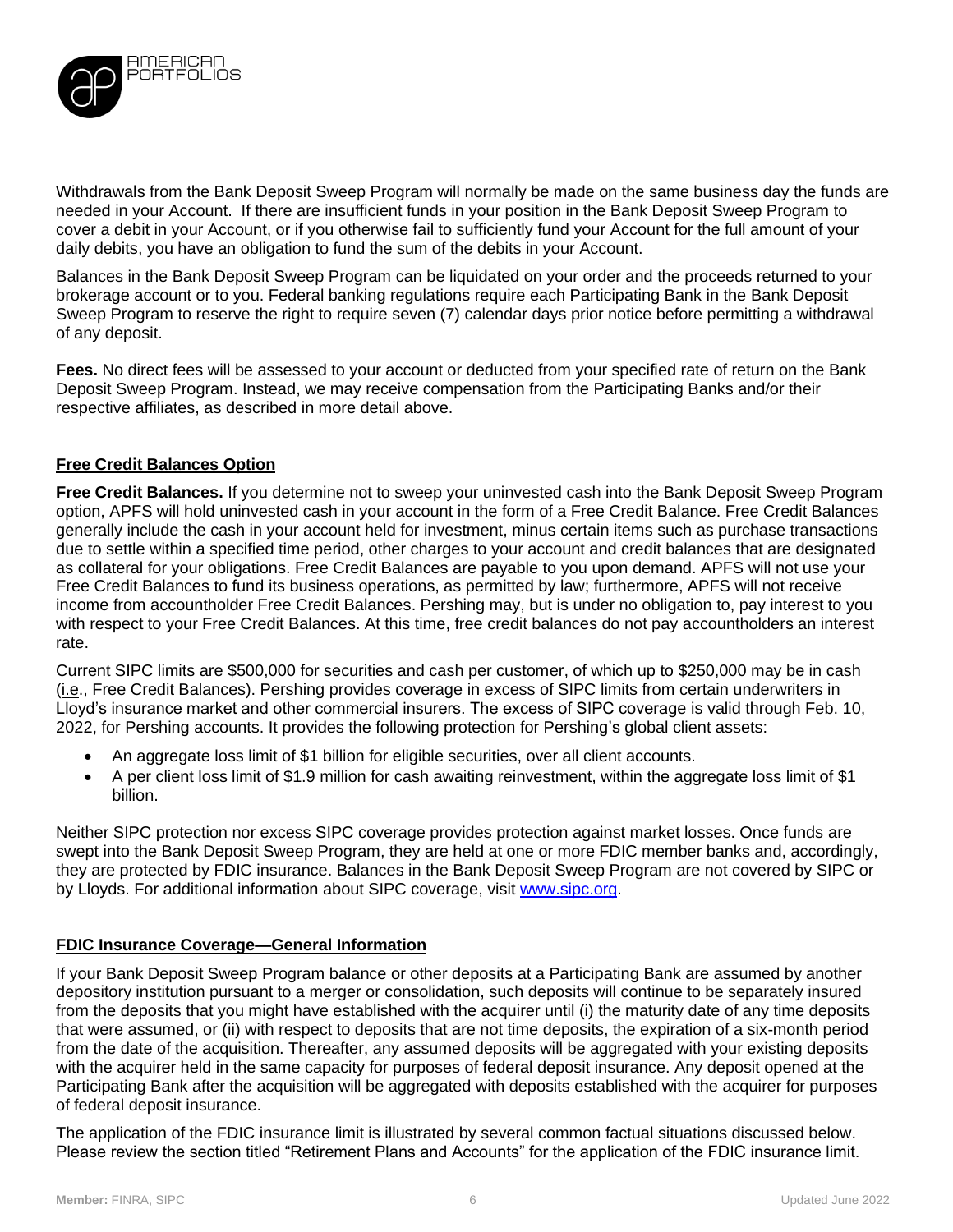

**Individual Customer Accounts.** Deposits of any one Participating Bank held by an individual in an account in the name of an agent or nominee of such individual (such as the Deposit Accounts held at APFS with custody through Pershing) or held by a custodian (for example, under the Uniform Gifts to Minors Act or the Uniform Transfers to Minors Act) are not treated as owned by the agent, nominee or custodian; rather, they are added to other deposits of such individual held in the same insurable capacity (including funds held in a sole proprietorship) and are insured up to \$250,000 in the aggregate. Deposits held through a qualified tuition savings program (529 Plan) will be insured as deposits of the participant and aggregated with other deposits of the participant if the arrangement and the name of the participant are identified on APFS' and Pershing's account records.

**Joint Accounts.** An individual's interest in deposits of any one Participating Bank held under any form of joint ownership valid under applicable state law may be insured up to \$250,000 in the aggregate, separately and in addition to the \$250,000 allowed on other deposits individually owned by any of the co-owners of such accounts ("Joint Account"). For example, a Joint Account owned by two persons would be eligible for insurance coverage of up to \$500,000—\$250,000 for each person—subject to aggregation with each owner's interests in other Joint Accounts at the same Participating Bank. Joint Accounts will be insured separately from individually-owned accounts only if each of the co-owners is an individual person and has a right of withdrawal on the same basis as the other co-owners.

**Revocable Trust Accounts.** Deposits of any one Participating Bank held in a "revocable trust" are generally insured up to \$250,000 per beneficiary if the beneficiary is a natural person, charity or other non-profit organization. There are two types of revocable trusts recognized by the FDIC.

Informal revocable trusts include accounts in which the owner evidences an intent that at his or her death the funds shall belong to one or more specified beneficiaries. These trusts may be referred to as a "Totten trust" account, "payable upon death" account or "transfer on death" account. Each beneficiary must be included in APFS' and Pershing's account records.

Formal revocable trusts are written trust arrangements in which the owner retains ownership and control of the assets and designation of beneficiaries during his or her lifetime. The trusts may be referred to as "living" or "family" trusts. The beneficiaries of a formal revocable trust do not need to be included in APFS' and Pershing's account records.

Under FDIC rules, if a revocable trust has five or fewer beneficiaries, FDIC coverage will be up to \$250,000 per beneficiary, multiplied by the number of beneficiaries, regardless of the proportional interests of each beneficiary in the revocable trust. If the trust has more than \$1.25 million in deposits of any one Participating Bank and has six or more beneficiaries, the funds will be insured for the greater of \$1.25 million, or the aggregate amount of all beneficiaries' proportional interests, limited to \$250,000 per beneficiary.

Deposits in all revocable trusts of the same owner—informal and formal—at the same Participating Bank will be aggregated for insurance purposes. A revocable trust established by two owners where the owners are the sole beneficiaries will be treated as a Joint Account under applicable rules and will be aggregated with other Joint Accounts.

**Irrevocable Trust Accounts.** Deposits of any one Participating Bank held pursuant to one or more irrevocable trust agreements created by the same grantor—as determined under applicable state law—will be insured for up to \$250,000 for the interest of each beneficiary, provided that the beneficiary's interest in the account is noncontingent (i.e., capable of determination without evaluation of contingencies). According to the FDIC, Coverdell Education Savings Accounts will be treated as irrevocable trust accounts for deposit insurance purposes. The deposit insurance of each beneficiary's interest is separate from the coverage provided for other accounts maintained by the beneficiary, the grantor, the trustee or other beneficiaries. The interest of a beneficiary in irrevocable trust accounts at a Participating Bank created by the same grantor will be aggregated and insured up to \$250,000.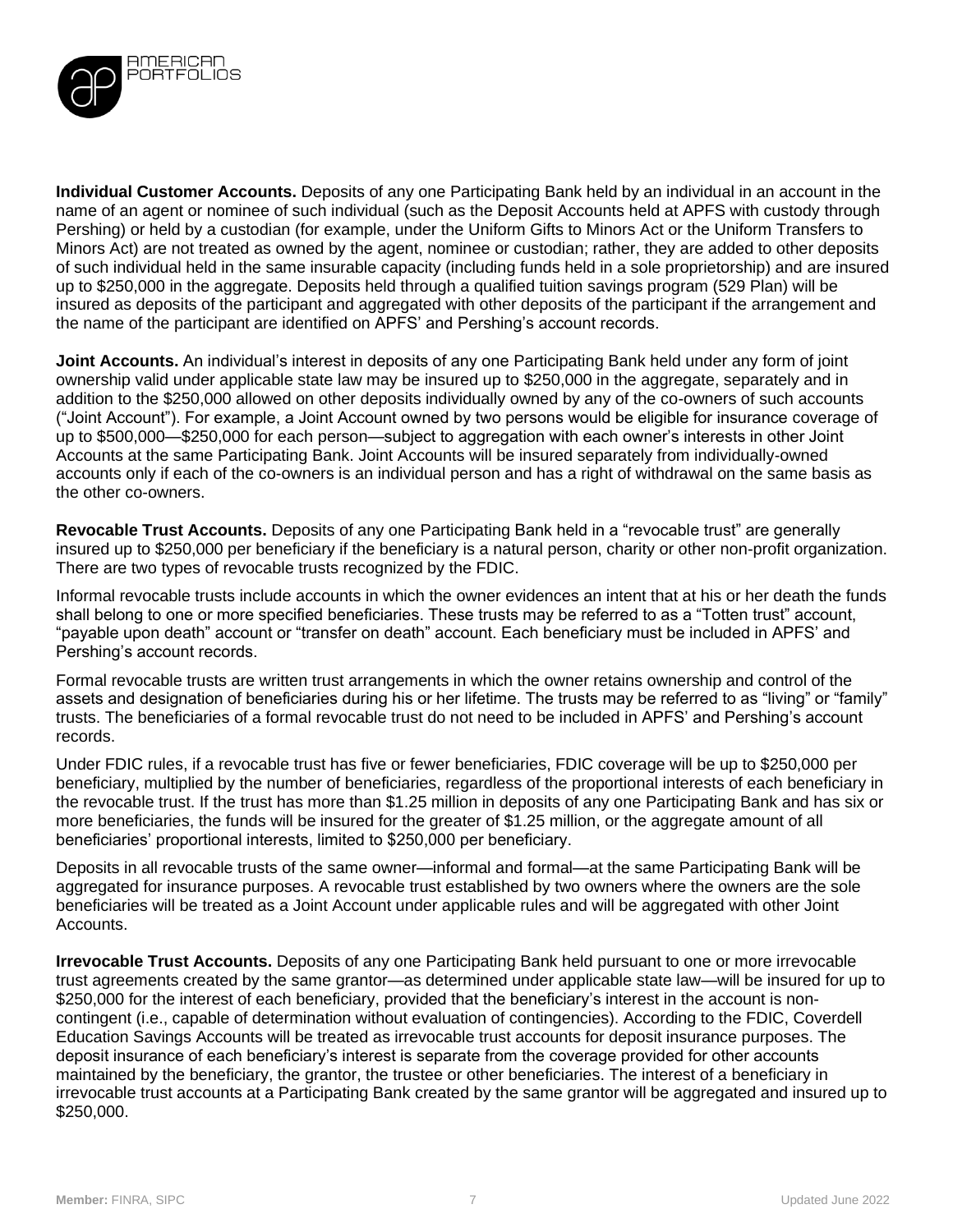

**Medical Savings Accounts.** Deposits of any one Participating Bank held in a Medical Savings Account, sometimes referred to as an Archer Medical Savings Account, will be eligible for deposit insurance as either an individual account, a revocable trust account or an employee benefit plan. You may wish to consult with your attorney or the FDIC to determine the available deposit insurance coverage.

**Retirement Plans and Accounts.** Generally, if you have deposits of any one Participating Bank that are held through one or more retirement plans and accounts, the amount of deposit insurance you will be eligible for including whether the deposits held by the plan or account will be considered separately or aggregated with the deposits of the same Participating Bank held by other plans or accounts—will vary depending on the type of plan or account. It is therefore important to understand the type of plan or account holding the deposits. The following sections generally discuss the rules that apply to deposits of retirement plans and accounts.

**Individual Retirement Accounts ("IRAs").** Deposits of any one Participating Bank held in an IRA will be insured up to \$250,000 in the aggregate. However, the deposits of any one Participating Bank acquired by an IRA will be aggregated with the deposits of the same Participating Bank held by certain employee benefit plans in which the owner of the IRA has an interest. Thus, the owner of an IRA will only be eligible for insurance of \$250,000 for deposits at any one Participating Bank held in plans and accounts that are subject to aggregation. See the section below titled "Aggregation of Retirement Plan and Account Deposits."

**Pass-Through Deposit Insurance for Employee Benefit Plan Deposits.** Subject to the limitations discussed below, under FDIC regulations an individual's non-contingent interests in the deposits of any one Participating Bank held by many types of plans are eligible for insurance up to \$250,000 on a pass-through basis. This means that instead of an employee benefit plan's deposits at any one Participating Bank being entitled to only \$250,000 in total per Participating Bank, each participant in the employee benefit plan is entitled to insurance of his or her noncontingent interest in the employee benefit plan's deposits of up to \$250,000 per Participating Bank (subject to the aggregation of the participant's interests in different plans, as discussed below). The pass-through insurance provided to an individual as an employee benefit plan participant is separate from the FDIC insurance limit allowed on other deposits held by an individual in different insurable capacities with the Participating Bank.

The types of plans for which deposits may receive pass-through treatment are employee benefit plans, as defined in Section 3(3) of the Employee Retirement Income Security Act (ERISA)—including Keogh plans, whether or not they are technically "employee benefit plans" under ERISA—and eligible deferred compensation plans described in Section 457 of the Internal Revenue Code of 1986. For purposes of Section 3(3) of ERISA, employee benefit plans are broadly defined to include most employee benefit plans, including most defined benefit plans and most defined contribution plans.

A deposit of any one Participating Bank held by an employee benefit plan that is eligible for pass-through insurance is not insured for an amount equal to the number of plan participants multiplied by \$250,000. For example, an employee benefit plan owns \$500,000 in deposits at one Participating Bank and the participants are eligible for up to \$250,000 per plan beneficiary. The employee benefit plan has two participants, one with a non-contingent interest of \$425,000 and one with a non-contingent interest of \$75,000. In this case, the employee benefit plan's deposits would be insured up to only \$325,000; the individual with the \$425,000 interest would be insured up to the \$250,000 limit and the individual with the \$75,000 interest would be insured up to the full value of such interest.

The contingent interests of employees in an employee benefit plan and overfunded amounts attributed to any employee benefit plan are not insured on a pass-through basis. Contingent interests of employees in an employee benefit plan deposit are interests that are not capable of evaluation in accordance with FDIC rules, and are aggregated and insured up to \$250,000 per Participating Bank. Similarly, overfunded amounts are insured, in the aggregate for all participants, up to \$250,000 separately from the insurance provided for any other funds owned by or attributable to the employer or an employee benefit plan participant.